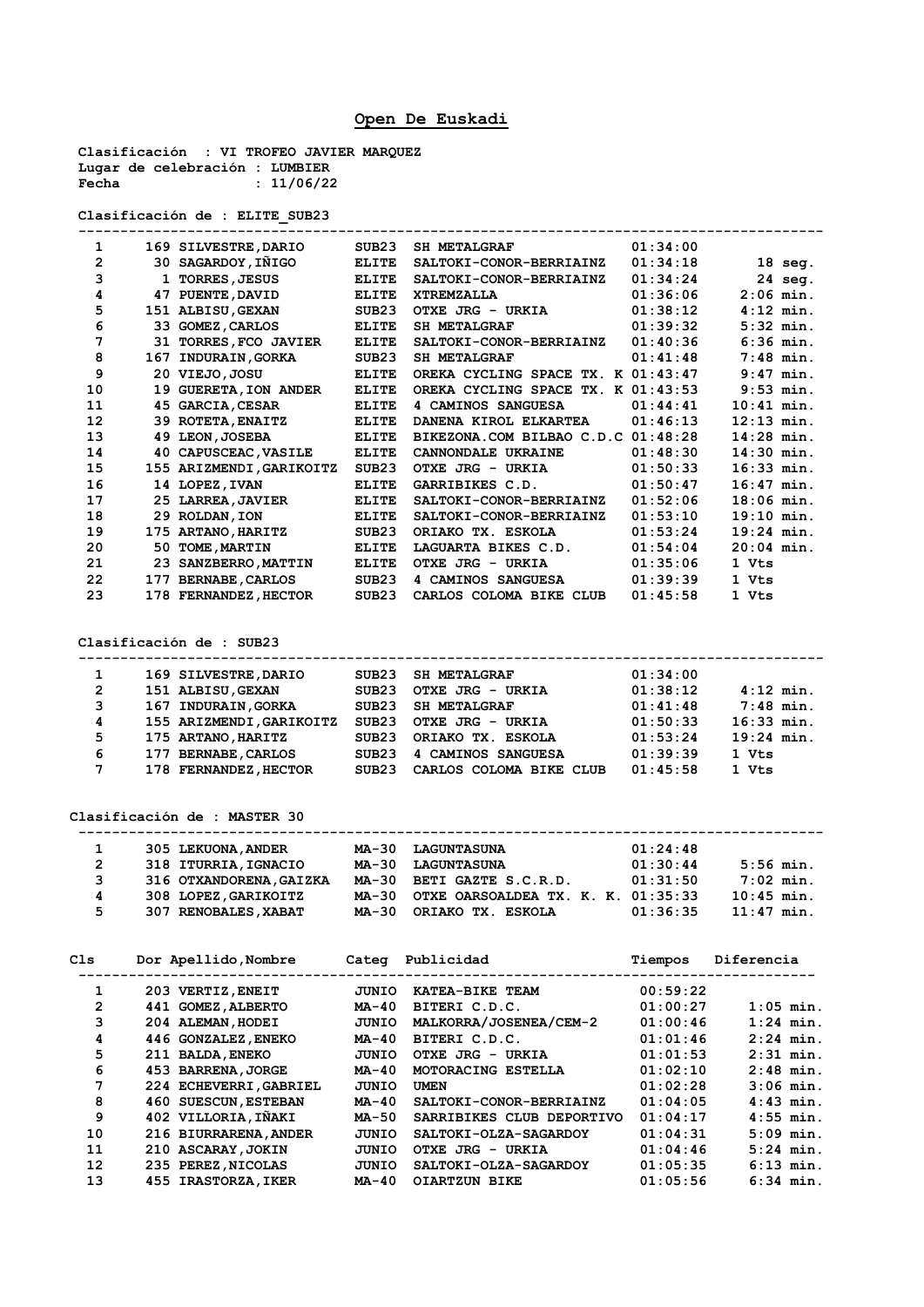| 14 |     | 475 ARIZ, GORKA                 | $MA-40$      | CYCLA CLUB DEPORTIVO      | 01:06:27 | $7:05$ min.  |
|----|-----|---------------------------------|--------------|---------------------------|----------|--------------|
| 15 |     | 232 FERNANDEZ, IÑAKI            | <b>JUNIO</b> | SALTOKI-OLZA-SAGARDOY     | 01:06:28 | $7:06$ min.  |
| 16 |     | 443 BERISTAIN, ALEXANDER        | $MA-40$      | <b>ATALAYA</b>            | 01:06:37 | $7:15$ min.  |
| 17 |     | <b>452 ARANGUREN, XABIER</b>    | <b>MA-40</b> | LOKATZA Z.E.              | 01:07:01 | $7:39$ min.  |
| 18 |     | <b>463 MARTINENA, AITOR</b>     | <b>MA-50</b> | TXIRRINTA BIKES CLUB DEPO | 01:07:06 | $7:44$ min.  |
| 19 |     | 217 BUSTINGORRI, ALBERTO        | <b>JUNIO</b> | SALTOKI-OLZA-SAGARDOY     | 01:09:07 | $9:45$ min.  |
| 20 |     | 206 ZAMORA, BEÑAT               | JUNIO        | MALKORRA/JOSENEA/CEM-2    | 01:09:25 | $10:03$ min. |
| 21 |     | 539 SAGARDOY, ESTIBALIZ         | $F-S23$      | SALTOKI-CONOR-BERRIAINZ   | 01:10:57 | $11:35$ min. |
| 22 |     | 456 PRADINI, AITOR              | <b>MA-40</b> | <b>OIARTZUN BIKE</b>      | 01:11:18 | $11:56$ min. |
| 23 |     | 212 BENAVENTE, AIUR             | JUNIO        | OTXE JRG - URKIA          | 01:11:47 | $12:25$ min. |
| 24 |     | 479 NARVAEZ, MIKEL              | $MA-40$      | SALTOKI-CONOR-BERRIAINZ   | 01:12:10 | $12:48$ min. |
| 25 |     | 480 ROLDAN, DAVID               | $MA-40$      | SENDERO PC                | 01:12:52 | $13:30$ min. |
| 26 |     | 215 OSA, MIKEL                  | JUNIO        | OTXE JRG - URKIA          | 01:13:53 | $14:31$ min. |
| 27 |     | 219 IRIARTE, SANTIAGO           | JUNIO        | SALTOKI-OLZA-SAGARDOY     | 01:14:19 | $14:57$ min. |
| 28 | 231 | <b>ILARREGUI, OSKAR</b>         | JUNIO        | SALTOKI-OLZA-SAGARDOY     | 01:14:58 | $15:36$ min. |
| 29 |     | 464 LARRABURU, GARIKOITZ        | <b>MA-40</b> | ULIBELTZAK S.D.R.         | 01:15:18 | $15:56$ min. |
| 30 |     | 233 LERGA, SAUL                 | JUNIO        | EL CASERIO- VALSAY        | 01:15:22 | $16:00$ min. |
| 31 |     | 476 BELOQUI, DANIEL             | $MA-40$      | PEDALIER CLUB CICLISTA    | 01:15:29 | $16:07$ min. |
| 32 |     | 500 BALLESTEROS, VALENTIN MA-60 |              | SENDERO PC                | 01:15:43 | $16:21$ min. |
| 33 |     | 535 ELBUSTO, AINARA             | $F-ELI$      | SALTOKI-CONOR-BERRIAINZ   | 01:16:25 | $17:03$ min. |
| 34 |     | 484 SANZ, ROBERTO               | <b>MA-50</b> | AZKARRAK CLUB CICLISTA    | 01:16:34 | $17:12$ min. |
| 35 |     | 486 ZUBILLAGA, FERNANDO         | <b>MA-50</b> | LAREOUI BIKE CLUB DEPORTI | 01:18:46 | $19:24$ min. |
| 36 |     | 483 MENDIRI, SALVADOR           | <b>MA-50</b> | MOTORACING ESTELLA        | 01:19:48 | $20:26$ min. |
| 37 |     | 213 ETXEBERRIA, MARKEL          | JUNIO        | OTXE JRG - URKIA          | 01:20:48 | $21:26$ min. |
| 38 | 457 | <b>BELOKI, ARITZ</b>            | $MA-40$      | SALTOKI-CONOR-BERRIAINZ   | 01:21:06 | $21:44$ min. |
| 39 |     | 537 POLO, NAHIA                 | $F-S23$      | OTXE JRG - URKIA          | 01:23:09 | $23:47$ min. |
| 40 |     | 538 CAPUSCEAC, HANNA            | $F-ELI$      | CANNONDALE UKRAINE        | 01:26:50 | $27:28$ min. |
| 41 |     | 465 GARAIOA, IÑIGO              | <b>MA-50</b> | <b>ATALAYA</b>            | 01:26:56 | $27:34$ min. |
| 42 |     | 462 GALLEGO, FCO. JAVIER        | $MA-40$      | SANPEDROTARRA TX. TALDEA  | 01:28:55 | $29:33$ min. |
| 43 |     | 482 AZCONA, JAIME               | $MA-50$      | TXIRRINTA BIKES CLUB DEPO | 01:29:53 | $30:31$ min. |
| 44 |     | 458 PEREZ, JOSE IGNACIO         | $MA-40$      | SALTOKI-CONOR-BERRIAINZ   | 01:02:22 | 1 Vts        |
|    |     |                                 |              |                           |          |              |

**Clasificación de : JUNIOR**

| 1            |     | 203 VERTIZ, ENEIT        | JUNIO | KATEA-BIKE TEAM        | 00:59:22 |              |
|--------------|-----|--------------------------|-------|------------------------|----------|--------------|
| $\mathbf{2}$ |     | 204 ALEMAN, HODEI        | JUNIO | MALKORRA/JOSENEA/CEM-2 | 01:00:46 | $1:24$ min.  |
| 3            |     | 211 BALDA, ENEKO         | JUNIO | OTXE JRG - URKIA       | 01:01:53 | $2:31$ min.  |
| 4            |     | 224 ECHEVERRI, GABRIEL   | JUNIO | <b>UMEN</b>            | 01:02:28 | $3:06$ min.  |
| 5            |     | 216 BIURRARENA, ANDER    | JUNIO | SALTOKI-OLZA-SAGARDOY  | 01:04:31 | $5:09$ min.  |
| 6            |     | 210 ASCARAY, JOKIN       | JUNIO | OTXE JRG - URKIA       | 01:04:46 | $5:24$ min.  |
| 7            |     | 235 PEREZ, NICOLAS       | JUNIO | SALTOKI-OLZA-SAGARDOY  | 01:05:35 | $6:13$ min.  |
| 8            |     | 232 FERNANDEZ, INAKI     | JUNIO | SALTOKI-OLZA-SAGARDOY  | 01:06:28 | $7:06$ min.  |
| 9            |     | 217 BUSTINGORRI, ALBERTO | JUNIO | SALTOKI-OLZA-SAGARDOY  | 01:09:07 | $9:45$ min.  |
| 10           |     | 206 ZAMORA, BENAT        | JUNIO | MALKORRA/JOSENEA/CEM-2 | 01:09:25 | $10:03$ min. |
| 11           |     | 212 BENAVENTE, AIUR      | JUNIO | OTXE JRG - URKIA       | 01:11:47 | $12:25$ min. |
| 12           |     | 215 OSA, MIKEL           | JUNIO | OTXE JRG - URKIA       | 01:13:53 | $14:31$ min. |
| 13           | 219 | <b>IRIARTE, SANTIAGO</b> | JUNIO | SALTOKI-OLZA-SAGARDOY  | 01:14:19 | $14:57$ min. |
| 14           |     | 231 ILARREGUI, OSKAR     | JUNIO | SALTOKI-OLZA-SAGARDOY  | 01:14:58 | $15:36$ min. |
| 15           |     | 233 LERGA, SAUL          | JUNIO | EL CASERIO- VALSAY     | 01:15:22 | $16:00$ min. |
| 16           |     | 213 ETXEBERRIA, MARKEL   | JUNIO | OTXE JRG - URKIA       | 01:20:48 | $21:26$ min. |

## **Clasificación de : MASTER 40**

| 1            |     | 441 GOMEZ, ALBERTO           | <b>MA-40</b> | BITERI C.D.C.           | 01:00:27 | min.                |
|--------------|-----|------------------------------|--------------|-------------------------|----------|---------------------|
| $\mathbf{2}$ |     | 446 GONZALEZ, ENEKO          | $MA-40$      | BITERI C.D.C.           | 01:01:46 | $1:19$ min.         |
| 3            |     | 453 BARRENA, JORGE           | $MA-40$      | MOTORACING ESTELLA      | 01:02:10 | $1:43$ min.         |
| 4            |     | <b>460 SUESCUN, ESTEBAN</b>  | $MA-40$      | SALTOKI-CONOR-BERRIAINZ | 01:04:05 | $3:38$ min.         |
| 5            |     | 455 IRASTORZA, IKER          | <b>MA-40</b> | <b>OIARTZUN BIKE</b>    | 01:05:56 | $5:29$ min.         |
| 6            |     | 475 ARIZ, GORKA              | <b>MA-40</b> | CYCLA CLUB DEPORTIVO    | 01:06:27 | $6:00 \text{ min.}$ |
| 7            |     | 443 BERISTAIN, ALEXANDER     | <b>MA-40</b> | <b>ATALAYA</b>          | 01:06:37 | $6:10$ min.         |
| 8            |     | <b>452 ARANGUREN, XABIER</b> | $MA-40$      | LOKATZA Z.E.            | 01:07:01 | $6:34$ min.         |
| 9            |     | 456 PRADINI, AITOR           | MA-40        | <b>OIARTZUN BIKE</b>    | 01:11:18 | $10:51$ min.        |
| 10           |     | 479 NARVAEZ, MIKEL           | <b>MA-40</b> | SALTOKI-CONOR-BERRIAINZ | 01:12:10 | $11:43$ min.        |
| 11           |     | 480 ROLDAN, DAVID            | <b>MA-40</b> | SENDERO PC              | 01:12:52 | $12:25$ min.        |
| 12           |     | 464 LARRABURU, GARIKOITZ     | <b>MA-40</b> | ULIBELTZAK S.D.R.       | 01:15:18 | $14:51$ min.        |
| 13           |     | 476 BELOQUI, DANIEL          | <b>MA-40</b> | PEDALIER CLUB CICLISTA  | 01:15:29 | $15:02$ min.        |
| 14           | 457 | <b>BELOKI, ARITZ</b>         | <b>MA-40</b> | SALTOKI-CONOR-BERRIAINZ | 01:21:06 | $20:39$ min.        |
|              |     |                              |              |                         |          |                     |